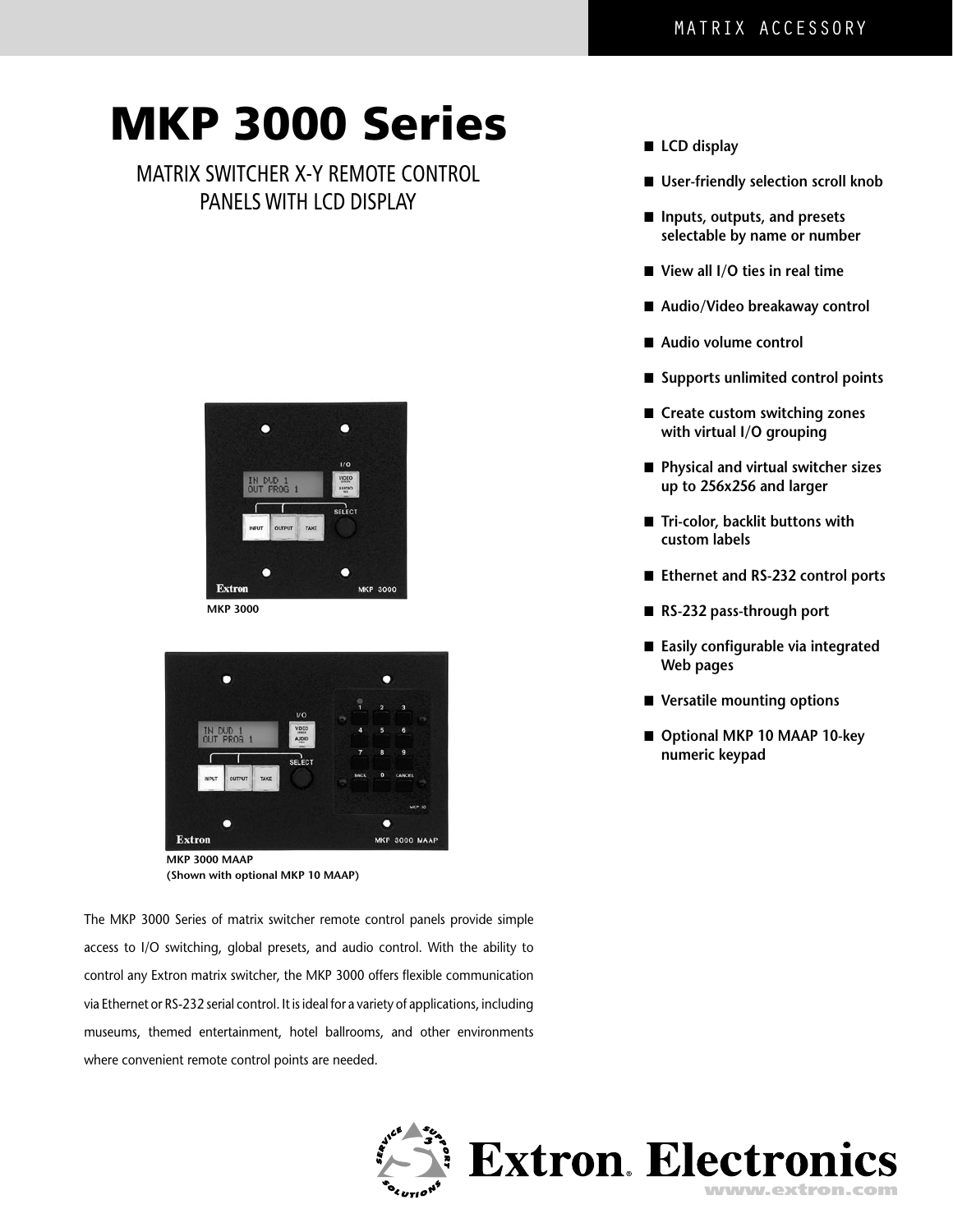### *DESCRIPTION APPLICATION DIAGRAMS*

The Extron **MKP 3000** is a mountable X-Y remote control panel designed to work with any Extron matrix switcher equipped with RS-232 or IP Link® Ethernet control capabilities. It provides a convenient remote point of control for selecting both input and output channels (X-Y mode), recalling global presets, or selecting inputs tied to a specific output. When configured as an Ethernetbased control panel, multiple MKP 3000s can be placed wherever switcher control is needed.



### **User Interface The MKP 3000's user interface features:**

- LCD display The two-line LCD display makes it easy to select and view the status of inputs, outputs, and presets.
- Selection scroll knob Allows simple selection of inputs, outputs, and presets, as well as volume control.
- **I/O plane selection button** Changes color to indicate audio only, video only, or audio and video.
- **Tri-color, backlit buttons** Illuminate green, red, or amber, depending on function. The buttons can be custom-labeled for easy identification.

#### **Control Options**

The MKP 3000 is designed to work with any Extron matrix switcher using Extron's Simple Instruction Set (SIS™) command structure, and is equipped with Ethernet and RS-232 serial control ports.

#### **RS-232 Control**

The MKP 3000 features two RS-232 ports: one for primary communication with the matrix switcher, and one pass-through port for use with a third-party control system. In addition, several MKP 3000s can be daisy-chained together via RS-232. The MKP 3000 can also be combined with the Extron MKP 2000 to suit a variety of technical or control needs.

#### **IP Link Ethernet Control**

In a network environment, the Ethernet port allows the MKP 3000 to be placed on a standard TCP/IP network for use with IP Link™ enabled matrix switchers such as the Extron CrossPoint 450 Plus and MAV Plus Series. An unlimited number of MKP 3000s can be connected to a matrix switcher as part of a simple IP network.

#### **Virtual I/O Grouping**

A key feature of the MKP 3000 is virtual I/O grouping, which allows specific inputs and outputs to be assigned or blocked for each controller utilized in a system design. For example, each room in a multi-room application can have its own set of inputs and outputs programmed into a local MKP 3000. Any number of MKP 3000s can be integrated into the system, and each can be restricted to a certain set of I/Os with relatively little effort.

**The MKP 3000 can be mounted wherever control is needed.**



**A simple IP network can be created with multiple MKP 3000s. With virtual I/O grouping, each MKP 3000 can be configured to switch its own unique set of inputs and outputs.**

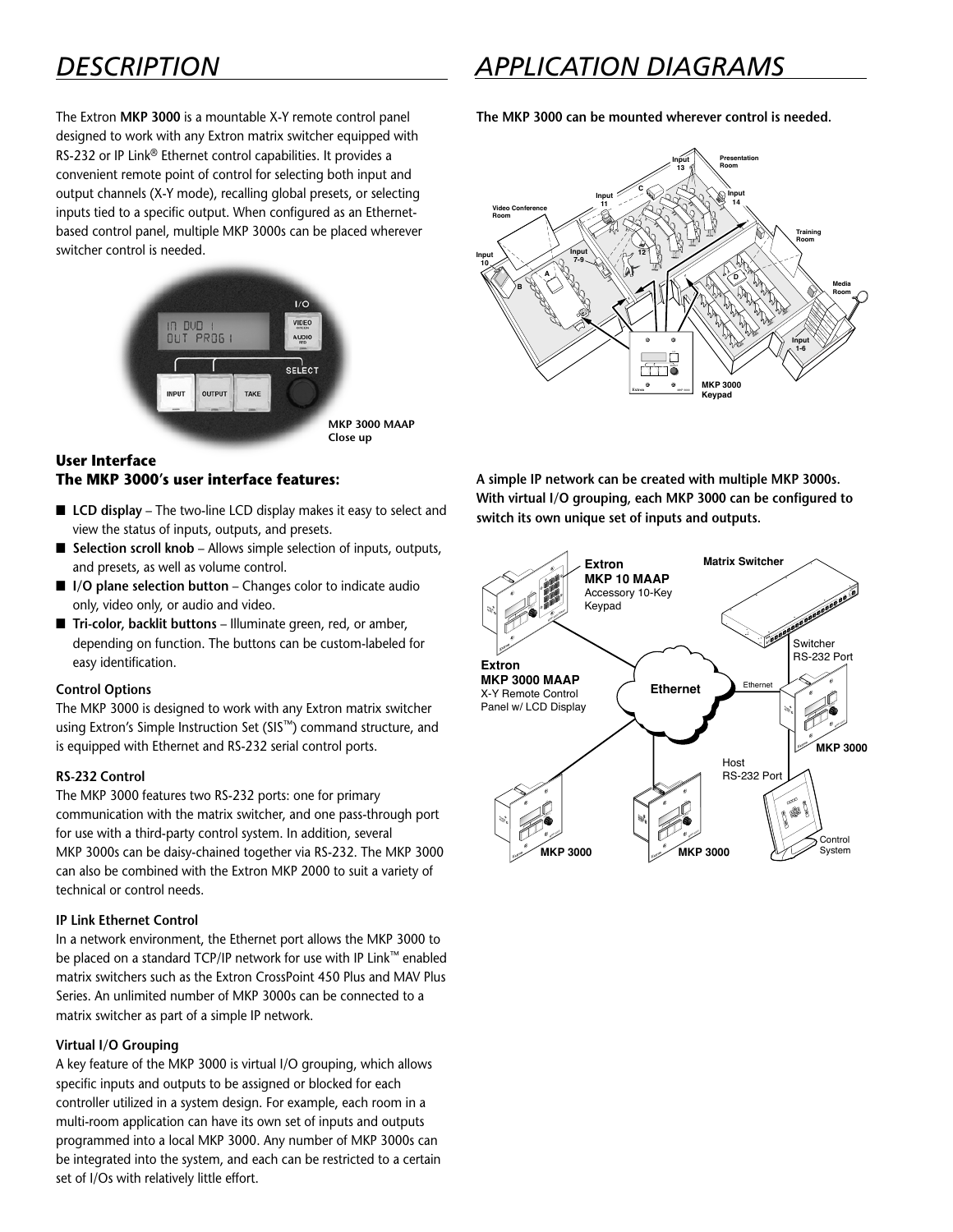- **LCD display** Makes it easy to select and view the status of inputs, outputs, and presets.
- **I/O and preset naming** Input sources, output destinations, and global presets can be easily named using internal Web pages or serial commands.
- Audio/Video breakaway control Select audio only, video only, or audio and video, per input.
- **Audio volume control** The selection scroll knob doubles as an audio output volume control for many Extron matrix switcher models.
- Virtual I/O grouping Each MKP 3000 can be configured with its own unique set of inputs and outputs. By limiting user access to specific I/O ties, custom switching zones can be easily created.
- **View all I/O ties in real time Allows the user to recall any** established I/O tie and view it on an MKP 3000's LCD display.
- **RS-232 pass-through port** In addition to the primary RS-232 port, the MKP 3000 also includes a second RS-232 pass-through port. This provides a convenient communication path when a third-party control system is used in conjunction with the MKP 3000.
- Unlimited control points Multiple MKP 3000s can be added to any matrix system, providing convenient points of control from virtually any location.
- Ethernet and RS-232 matrix switcher control Remote control can be added to both new and existing Extron matrix switcher installations.
- **Integrated Web server** The MKP 3000 can be easily configured through its Ethernet port, using a Web browser such as Microsoft's Internet Explorer.
- **I/O sizes up to 256 x 256 and larger** The MKP 3000 can switch both physical and virtual I/Os on large switchers such as the Extron Matrix 12800.
- **Executive lockout mode** The front panel of the MKP 3000 can be locked out via Ethernet or RS-232 to prevent unauthorized configuration.
- **Downloadable firmware updates** The latest firmware can be conveniently downloaded from the Extron Web site (www.extron.com). Updates for new features and capabilities can be easily upgraded through the Ethernet port.
- Versatile mounting options The MKP 3000 fits into a two-gang wall plate that can be installed on a conference table or podium, or in a wall, using any standard 2.5" deep masonry or surface mount box.
- **MAAP openings** The MKP 3000 MAAP fits into a three-gang wall plate and includes four single space Mini Architectural Adapter Plate (MAAP) openings. The openings allow for integration with many of Extron's MAAPs, including the MKP 10 MAAP. Blank MAAPs are not included.
- MKP 10 MAAP This optional 10-key numeric keypad enables quick and easy creation of I/O ties, and is ideal for larger switching systems.

### *MKP 10 MAAP*



An optional accessory, the Extron MKP 10 MAAP is a 10-key numeric keypad designed to supplement the selection scroll knob of the MKP 3000. It allows direct entry of input and output numbers to the MKP 3000 MAAP remote control panels. The MKP 10 MAAP is powered by the host MKP 3000 for fast, easy installation.

## *INTEGRATED WEB SERVER*



The MKP 3000's integrated IP Link® high performance Web server utilizes an intuitive graphical interface for easy set up and configuration. The System Settings page consolidates controls for IP address setup, RS-232 control port setting, and switcher I/O configuration, including I/O authorization for the virtual I/O grouping function. Inputs and outputs can be named for ease of operation in any switching application.